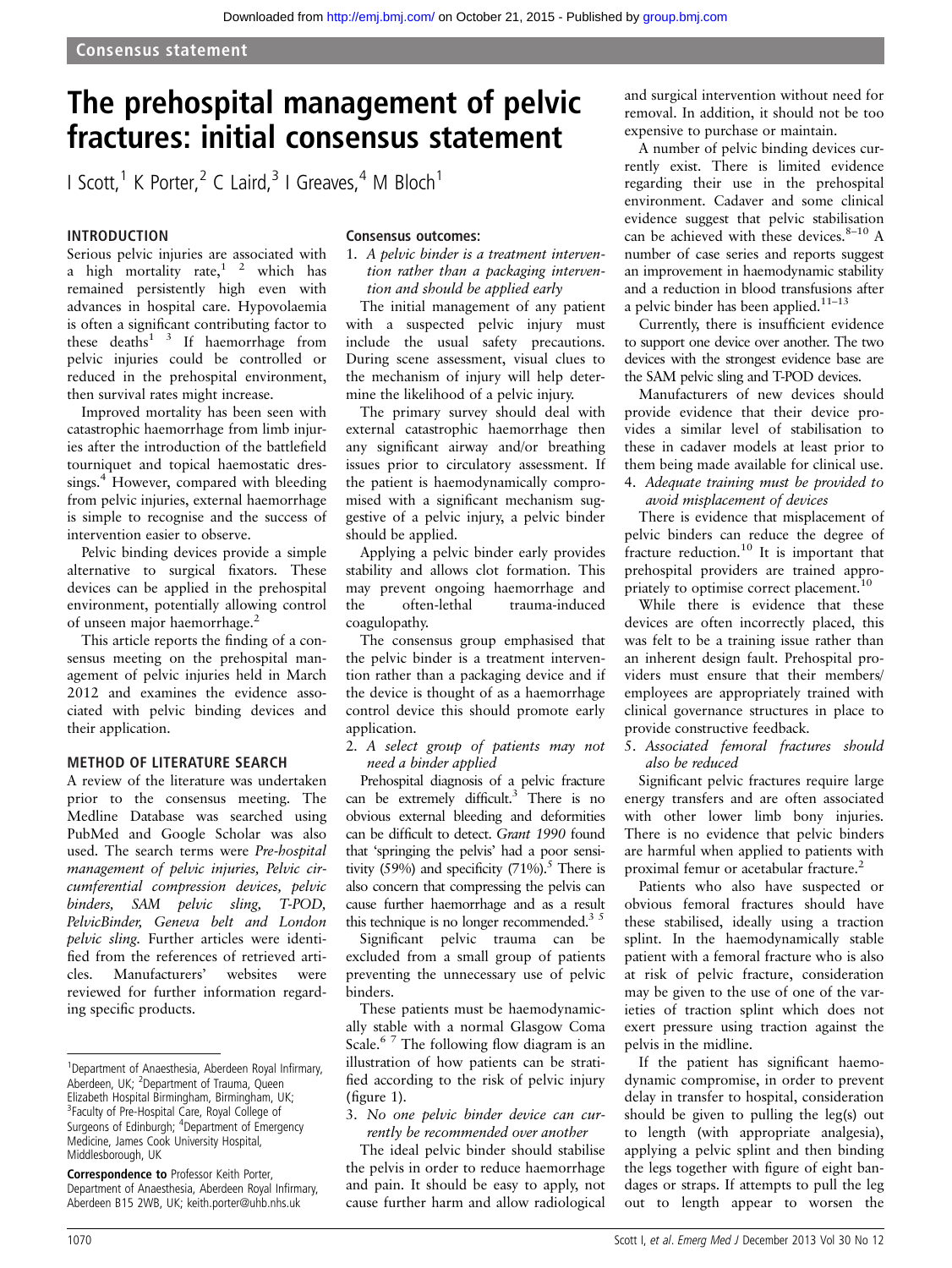

Figure 1 Indications for the application of a pelvic binder.

patient's cardiovascular status, immobilisation should be carried out with the legs in the position 'as found'.

6. Patients should not be log rolled or transported on a spinal board

There is evidence that logrolling patients with significant pelvic fractures can cause clot disruption and further haemodynamic compromise.<sup>3</sup> Patient handling must therefore be approached with care in these patients. Logrolling only has a place in turning a patient onto their back to allow access to their airway. There is no place for routine logrolling in blunt trauma victims. Patients should be moved with the aid of a scoop stretcher. No patient should be logrolled onto or off a spinal board with a pelvic injury.

7. The use of pelvic binders is associated with the risk of low pressure skin necrosis

There is evidence that with a pelvic binder in place, tissue under the binder is at risk of pressure necrosis.14–<sup>16</sup> There are a few case reports in the literature of this complication. $17$  A study in healthy volunteers demonstrates that the pressure exerted by some of these devices is close

to or even over the level capable of compromising tissue perfusion.<sup>16</sup> In patients with a low blood pressure this is likely to be even more exaggerated. This problem is compounded if the patient is also on a spinal board.<sup>16</sup>

Using a device that controls the pressure exerted, such as the SAM pelvic sling, might help prevent pressure necrosis, but there is limited clinical evidence to support this recommendation. Providers must be aware of this problem and avoid transporting these patients on spinal boards. 8. The pelvic binder should be placed

next to skin There is limited information regarding this in the literature. Most of the studies have been performed in accident and emergency departments where clothes were removed. Studies examining the

effect of pressure exerted by these devices have been undertaken with only thin undergarments on. There is no evidence that placement over clothes provides the same degree of stabilisation or risk of pressure damage. Ideally, pelvic binders should be placed either directly to skin or just over thin underwear. Placement next to skin may allow more accurate positioning of these devices; it will also help prevent the pelvic binder device being removed on arrival at hospital.

In certain scenarios, it may be appropriate to place the binder over clothes and the fear of undressing someone should not prevent the use of these devices.

9. A pelvic binder should be applied prior to extrication

There is no evidence in literature to help guide a recommendation. If early placement controls haemorrhage and movement of an unstable fracture can disrupt clot formation, it would seem logical that placement occurs prior to extrication where possible. This area requires further investigation to find the optimal method for placement of binder. A pragmatic approach is also required as there are likely to be scenarios when placement is not practical prior to extrication.

#### **CONCLUSION**

The consensus statement aims to challenge the view that a pelvic binder is a packaging device. It should be thought of as a treatment option for major haemorrhage.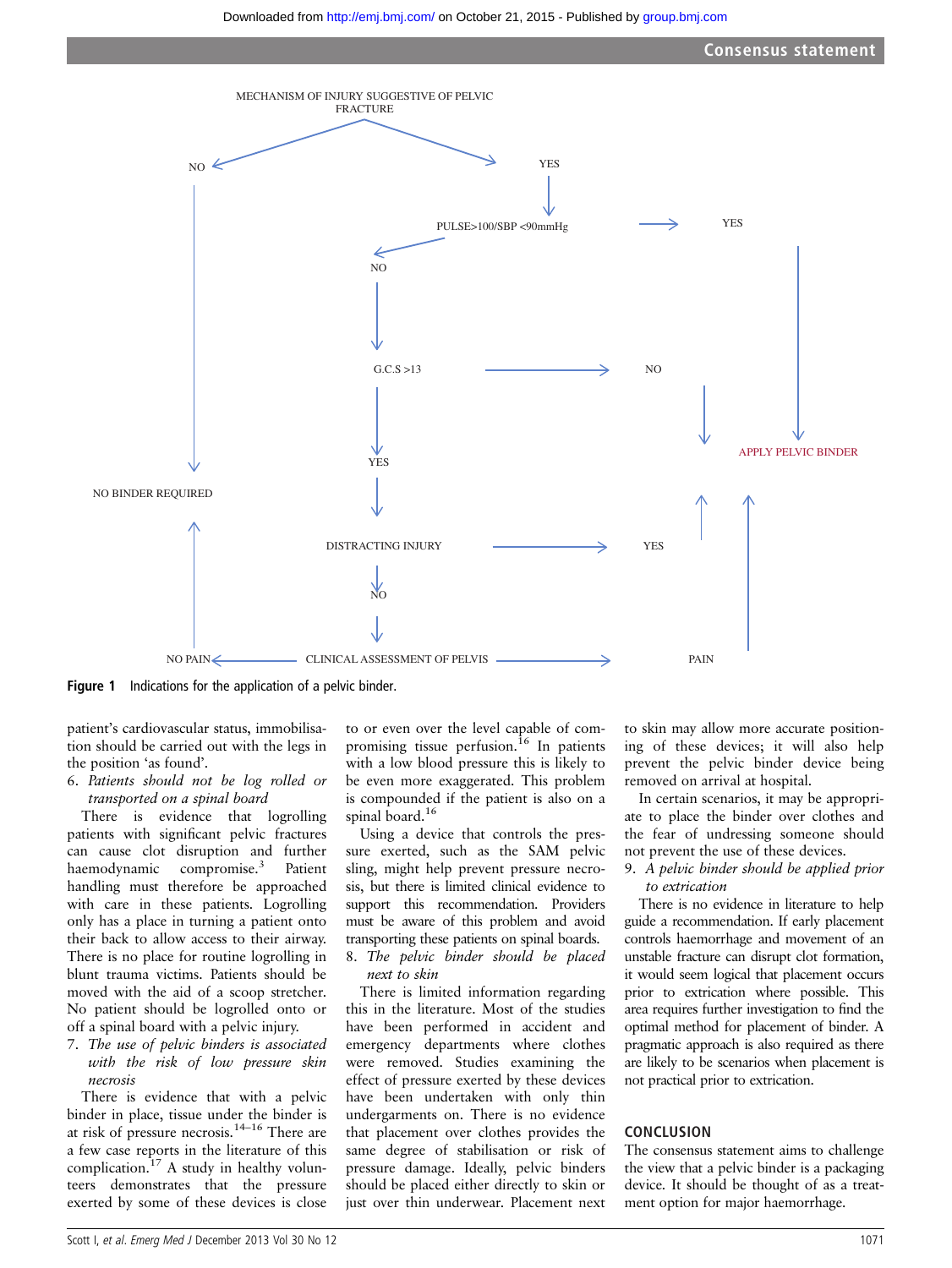# Consensus statement

Funding Faculty of Pre-Hospital Care.

#### Competing interests None.

Provenance and peer review Commissioned; internally peer reviewed.

▶ Additional material is published online only. To view please visit the journal online ([http://dx.doi.org/10.](http://dx.doi.org/10.1136/emermed-2013-203211) [1136/emermed-2013-203211\)](http://dx.doi.org/10.1136/emermed-2013-203211)

To cite Scott I, Porter K, Laird C, et al. Emerg Med J 2013;30:1070–1072.

Received 17 September 2013 Accepted 23 September 2013

Emerg Med J 2013;30:1070–1072. doi:10.1136/emermed-2013-203211

#### **REFERENCES**

- 1 Papakostidis C, Giannoudis PV. Pelvic ring injuries with haemodynamic instability: efficacy of pelvic packing, a systematic review. Injury 2009;40(Suppl 4):S53–61.
- 2 Chesser TJ, Cross AM, Ward AJ. The use of pelvic binders in the emergent management of potential pelvic trauma. Injury 2012;43:667–9.

3 Lee C, Porter K. The prehospital management of pelvic fractures. Emerg Med J 2007;24:130–3.

- 4 D'Alleyrand JC, Dutton RP, Pollak AN. Extrapolation of battlefield resuscitative care to the civilian setting. J Surg Orthop Adv 2010;19:62–9.
- 5 Grant PT. The diagnosis of pelvic fractures by 'springing'. Arch Emerg Med 1990;7: 178–82.
- 6 den Boer TA, Geurts M, van Hulsteijn LT, et al. The value of clinical examination in diagnosing pelvic fractures in blunt trauma patients: a brief review. Eur J Trauma Emerg Surg 2011;37: 373–7.
- 7 Sauerland S, Bouillon B, Rixen D, et al. The reliability of clinical examination in detecting pelvic fractures in blunt trauma patients: a meta-analysis. Arch Orthop Trauma Surg 2004;124:123–8.
- 8 Bottlang M, Krieg JC, Mohr M, et al. Emergent management of pelvic ring fractures with use of circumferential compression. J Bone Joint Surg Am 2002;84-A(Suppl 2):43–7.
- 9 Bottlang M, Simpson T, Sigg J, et al. Noninvasive reduction of open-book pelvic fractures by circumferential compression. J Orthop Trauma 2002;16:367–73.
- 10 Bonner TJ, Eardley WG, Newell N, et al. Accurate placement of a pelvic binder improves reduction of unstable fractures of the pelvic ring. J Bone Joint Surg Br 2011;93:1524–8.
- 11 Simpson T, Krieg JC, Heuer F, et al. Stabilization of pelvic ring disruptions with a circumferential sheet. J Trauma 2002;52:158–61.
- 12 Tan EC, van Stigt SF, van Vugt AB. Effect of a new pelvic stabilizer (T-POD(R)) on reduction of pelvic volume and haemodynamic stability in unstable pelvic fractures. Injury 2010;41: 1239–43.
- 13 Warme WJ, Todd MS. The circumferential antishock sheet. Mil Med 2002;167:438–41.
- 14 Jowett AJ, Bowyer GW. Pressure characteristics of pelvic binders. Injury 2007;38:118–21.
- 15 Knops SP, van Riel MP, Goossens RH, et al. Measurements of the exerted pressure by pelvic circumferential compression devices. Open Orthop J 2010;4:101–6.
- 16 Knops SP, Van Lieshout EM, Spanjersberg WR, et al. Randomised clinical trial comparing pressure characteristics of pelvic circumferential compression devices in healthy volunteers. Injury 2011;42:1020–6.
- 17 Krieg JC, Mohr M, Mirza AJ, et al. Pelvic circumferential compression in the presence of soft-tissue injuries: a case report. J Trauma 2005;59:470–2.